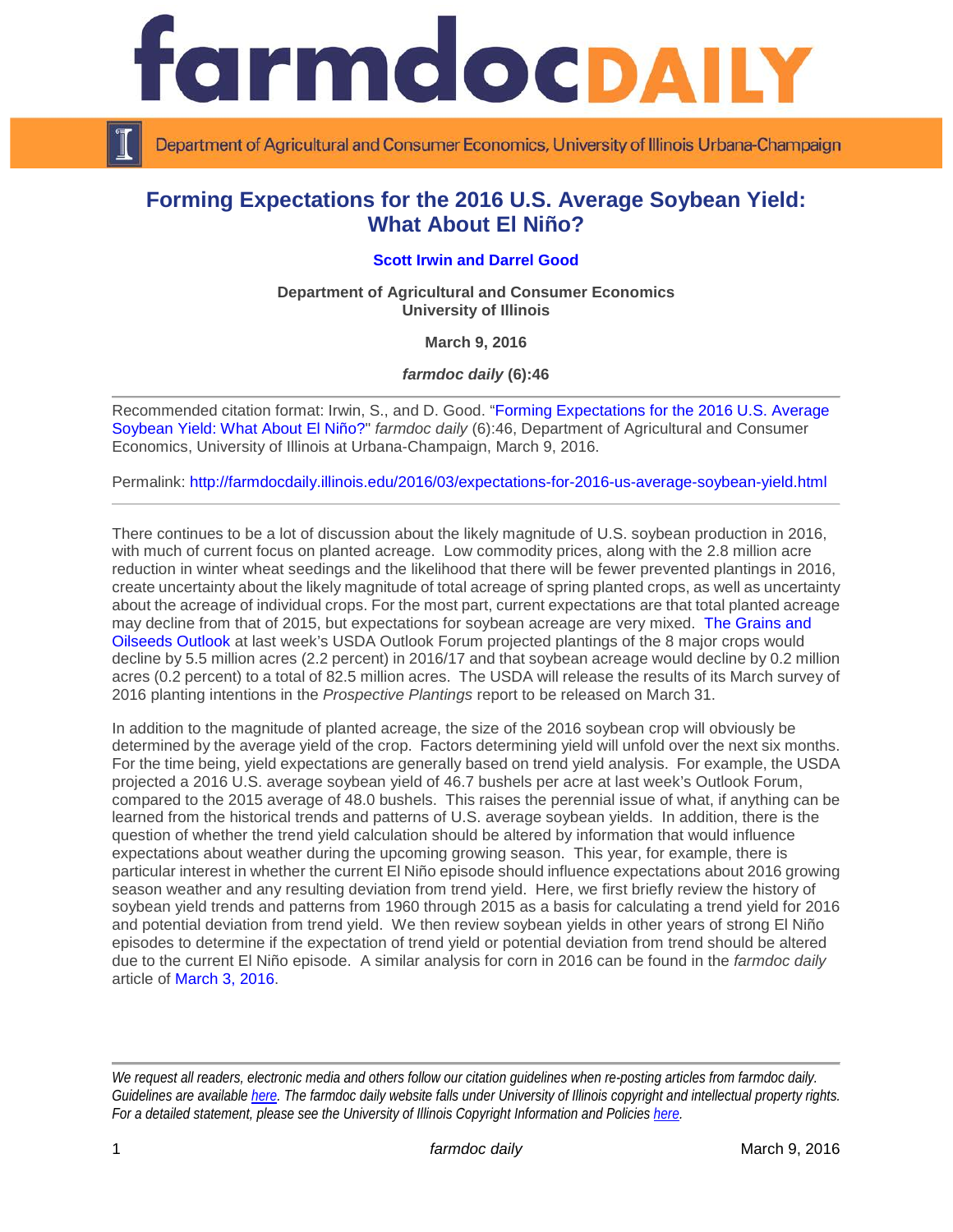#### **Historical Yields and Patterns**

We provided a detailed analysis of historical U.S. average soybean yields in the *farmdoc daily* article of [March 19, 2015.](http://farmdocdaily.illinois.edu/2015/03/expectations-for-2015-us-average-soybean-yield.html) That analysis is not repeated, but is briefly summarized here as a starting point in forming yield expectations for 2016. We continue to maintain that U.S. average soybean yield expectations should be based on the longest sample of data with a stable trend yield component. We argue that the period of 1960-2015 best meets this criterion. As shown in Figure 1, U.S. average soybean yields have trended higher since 1960. We found that a linear trend is the best fit to actual average yields over that period, explaining 88.9 percent of the variation in annual average yields. Yields have increased at a rate of 0.41 bushels per acre per year, but there has been substantial year-to-year variation from trend yield, as shown in Figure 2. Over the 56-year period, the average yield was above the trend yield in 61 percent of the years and below the trend in 39 percent of the years. Since all deviations from a linear trend must sum to zero, this means that in the 39 percent of years with a below trend yield the deviations were on average larger than the deviations in the more frequent years when yields were above trend. Specifically, the average deviation below trend was 2.3 bushels while the average deviation above trend was 1.5 bushels. The largest deviation below trend was 6.6 bushels (1988) while the largest deviation above trend was 5.4 bushels (1994). The deviation below trend yield equaled or exceeded 2.0 bushels in 10 years, or 18 percent of the time, and the deviation above trend equaled or exceeded 2.0 bushels in nine years, or 16 percent of the time. The frequency and magnitude of deviations are logical for the following reasons: good (normal) growing season weather occurs more frequently than poor weather and good growing season weather helps soybean yields less than poor weather hurts yields due to the non-linearity of the relationship [between soybean yields and precipitation \(e.g.,](http://www.farmdoc.illinois.edu/marketing/mobr/mobr_09-02/mobr_09-02.pdf) [Tannura, Irwin, and Good, 2008;](http://www.farmdoc.illinois.edu/marketing/morr/morr_08-01/morr_08-01.pdf) [Irwin, Good, and Tannura,](http://www.farmdoc.illinois.edu/marketing/mobr/mobr_09-02/mobr_09-02.pdf)  2009).

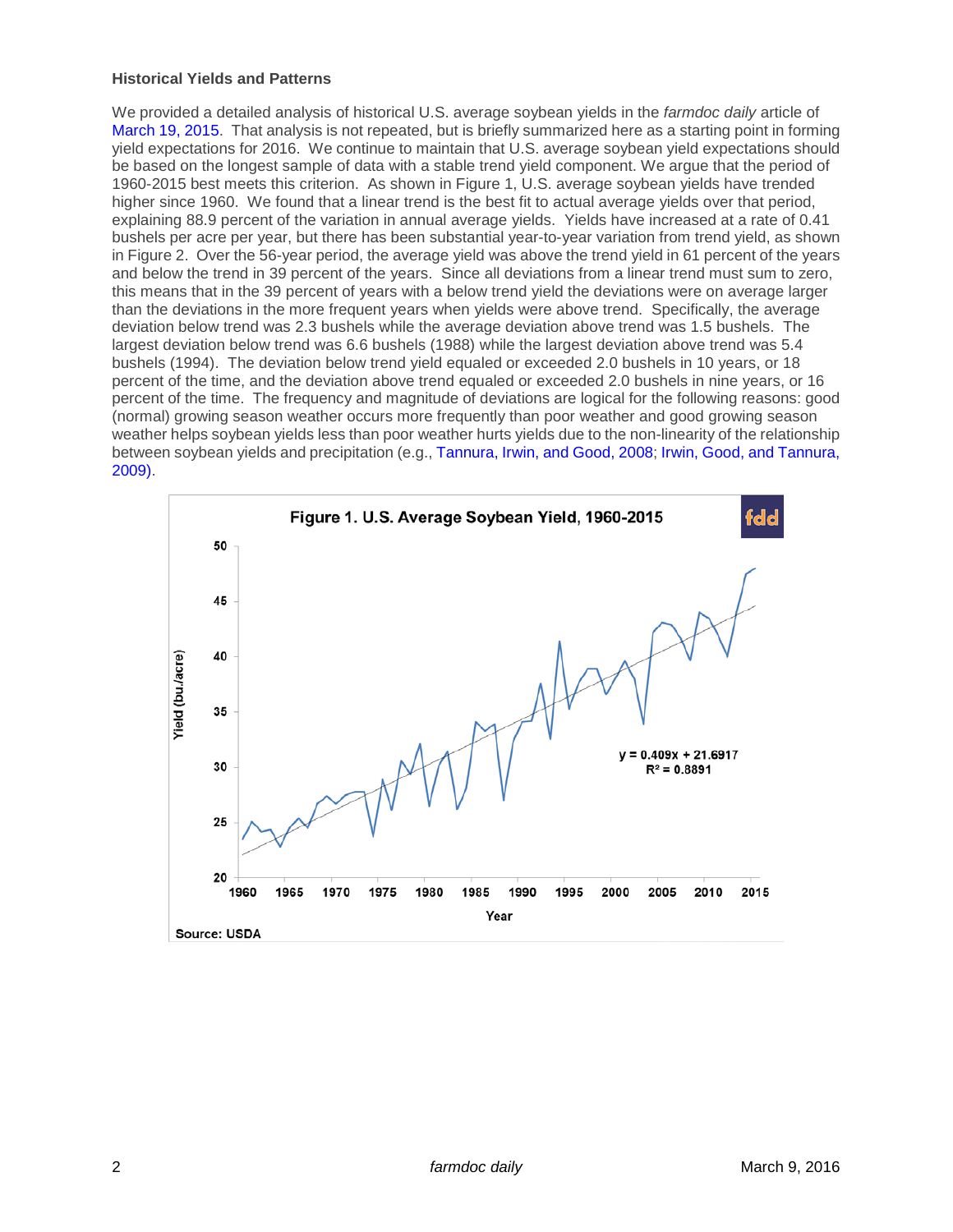

In addition to showing large positive and negative deviations from trend, the previous analysis (*farmdoc daily*, [March 19, 2015\)](http://farmdocdaily.illinois.edu/2015/03/expectations-for-2015-us-average-soybean-yield.html) found that the duration of consecutive years with above- or below-trend yields has varied considerably and the correlation between yield deviations in consecutive years is negligible. This diverse and largely random set of yield patterns suggests that the most objective early-season yield expectation for any year, including 2016, should be based on the trend of actual yields. Figure 1 indicates that the best linear fit of actual yields in the U.S. from 1960 through 2015 results in an "unconditional" trend calculation for 2016 of 45.0 bushels. This methodology actually results in a slight under-estimate of trend yield due to the asymmetric effect of weather on actual yields (as indicated above) so that the impact of technology (trend) is under-estimated due to sharp reductions in yield from poor weather years, such as 1974, 1983, 1988, 1993, 1995, and 2012. Our previous research on crop weather models that adjust for the asymmetric effect of weather on crop yields indicates the downward bias is about 0.02 bushel for trend coefficients [\(Irwin, Good, and Tannura, 2009\)](http://www.farmdoc.illinois.edu/marketing/mobr/mobr_09-02/mobr_09-02.pdf). This translates into a downward bias in unconditional trend yield forecasts at the national level of about 0.2 bushel per acre. If we add this bias estimate to the unconditional trend yield estimate of 45 bushels per acre the result is a soybean trend yield projection of 45.2 bushels for 2016. Based on historical yield deviations from the unconditional trend, the probability of yield being below (above) trend in 2016 is 39 (61) percent. The probability of yields being below (above) the unconditional trend by two bushels or more is about 18 (16) percent. Note that our trend yield estimate of 45.2 bushels is 1.5 bushels lower than the USDA estimate of 46.7 bushels released during the [Grains and](http://www.usda.gov/oce/forum/2016_speeches/GO_AOF2016_FINAL.pdf)  [Oilseeds Outlook](http://www.usda.gov/oce/forum/2016_speeches/GO_AOF2016_FINAL.pdf) at last week's USDA Outlook Forum. The USDA uses a different sample period and a crop weather model to generate trend yield estimates for soybeans, so it is not surprising that differences emerge, but the difference is rather large.

### **What About El Niño?**

There is considerable discussion about the potential impact of the current El Niño episode on U.S. summer weather and the resulting effect on soybean yields. The question is: Should the trend yield expectation, as well as the probabilities of above or below trend yield, be adjusted due to this episode? We start with a brief discussion of what constitutes an El Niño episode and then examine the historical record of soybean yields in years with events similar to the current one.

As defined by the [National Oceanic and Atmospheric Administration](https://www.climate.gov/news-features/understanding-climate/el-ni%C3%B1o-and-la-ni%C3%B1a-frequently-asked-questions) (NOAA), "El Niño and La Niña are opposite phases of a natural climate pattern across the tropical Pacific Ocean that swings back and forth every 3-7 years on average. Together, they are called ENSO, which is short for El Niño-Southern Oscillation. The ENSO pattern in the tropical Pacific can be in one of three states: El Niño, Neutral, or La Niña. El Niño (the warm phase) and La Niña (the cool phase) lead to significant differences from average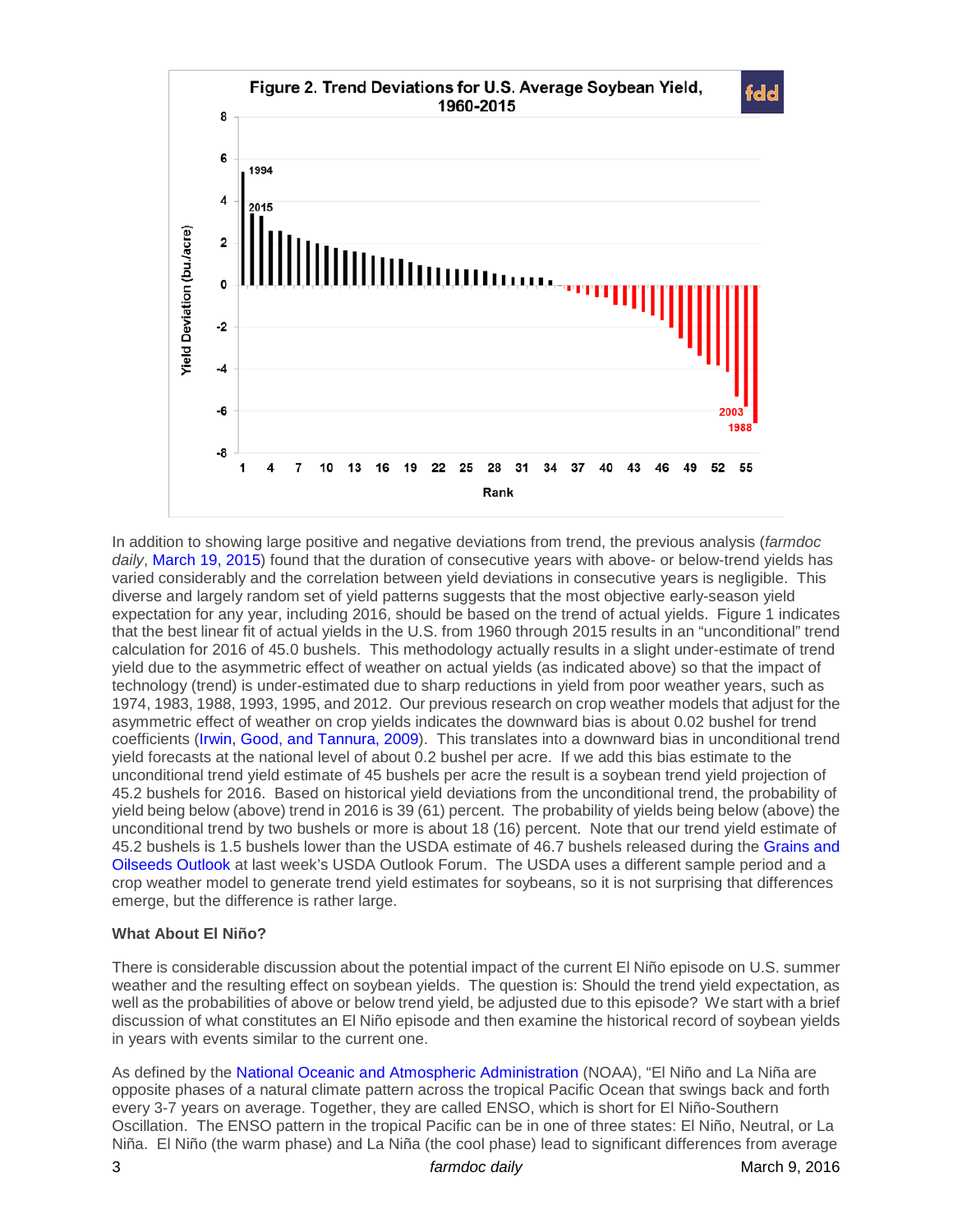ocean temperatures, winds, surface pressure, and rainfall across parts of the tropical Pacific. Neutral indicates that conditions are near their long-term average." The definition encompasses four weather factors (temperature, wind, rainfall and surface pressure) and a rather vague description of the geographical location of these factors. The definitions are further refined by [L'Heureux \(2014\)](https://www.climate.gov/news-features/blogs/enso/what-el-ni%C3%B1o%E2%80%93southern-oscillation-enso-nutshell) as:

*El Niño: A warming of the ocean surface, or above-average sea surface temperatures (SST), in the central and eastern tropical Pacific Ocean. Over Indonesia, rainfall tends to become reduced while rainfall increases over the tropical Pacific Ocean. The low-level surface winds, which normally blow from east to west along the equator ("easterly winds"), instead weaken or, in some cases, start blowing the other direction (from west to east or "westerly winds").*

*La Niña: A cooling of the ocean surface, or below-average sea surface temperatures (SST), in the central and eastern tropical Pacific Ocean. Over Indonesia, rainfall tends to increase while rainfall decreases over the central tropical Pacific Ocean. The normal easterly winds along the equator become even stronger.*

*Neutral: Neither El Niño or La Niña. Often tropical Pacific SSTs are generally close to average* 

These definitions center on sea surface temperatures in the eastern and central Pacific Ocean and are the popular way to describe the ENSO episodes. For our purposes, then, El Niño episodes occur when the Oceanic Niño Index (ONI-three month running mean) in that central and eastern Pacific region (Niño 3.4 region) reaches 0.5<sup>o</sup>C above average. The strength of the El Niño is measured by the magnitude of the deviation in the three-month running mean temperature from the average temperature, where average temperature is based on centered 30-year base periods updated every five years. Figure 3 shows the [official ONI data](http://www.cpc.ncep.noaa.gov/products/analysis_monitoring/ensostuff/ensoyears.shtml) from January 1960 through December 2015. The current El Niño episode is considered one of the strongest episodes since 1960, with the three-month mean temperature exceeding the average temperature by 2.30C in the three months ending January 2016.



Since our interest is in "strong" El Niño episodes that precede the U.S. soybean growing season, like the present one, we specifically consider episodes that occur in the portion of the pre-plant period extending from September of the previous calendar year to March of the current year, regardless of how and when the episode eventually transitioned to either neutral or La Niña conditions. We further define strong El Niño episodes as those in which the peak actual three-month running mean temperature exceeded the long run average temperature by at least 1<sup>o</sup>C. The 12 El Niño episodes that meet these two criteria are labeled in Figure 3. (This includes one additional episode compared to the original version of our article on corn of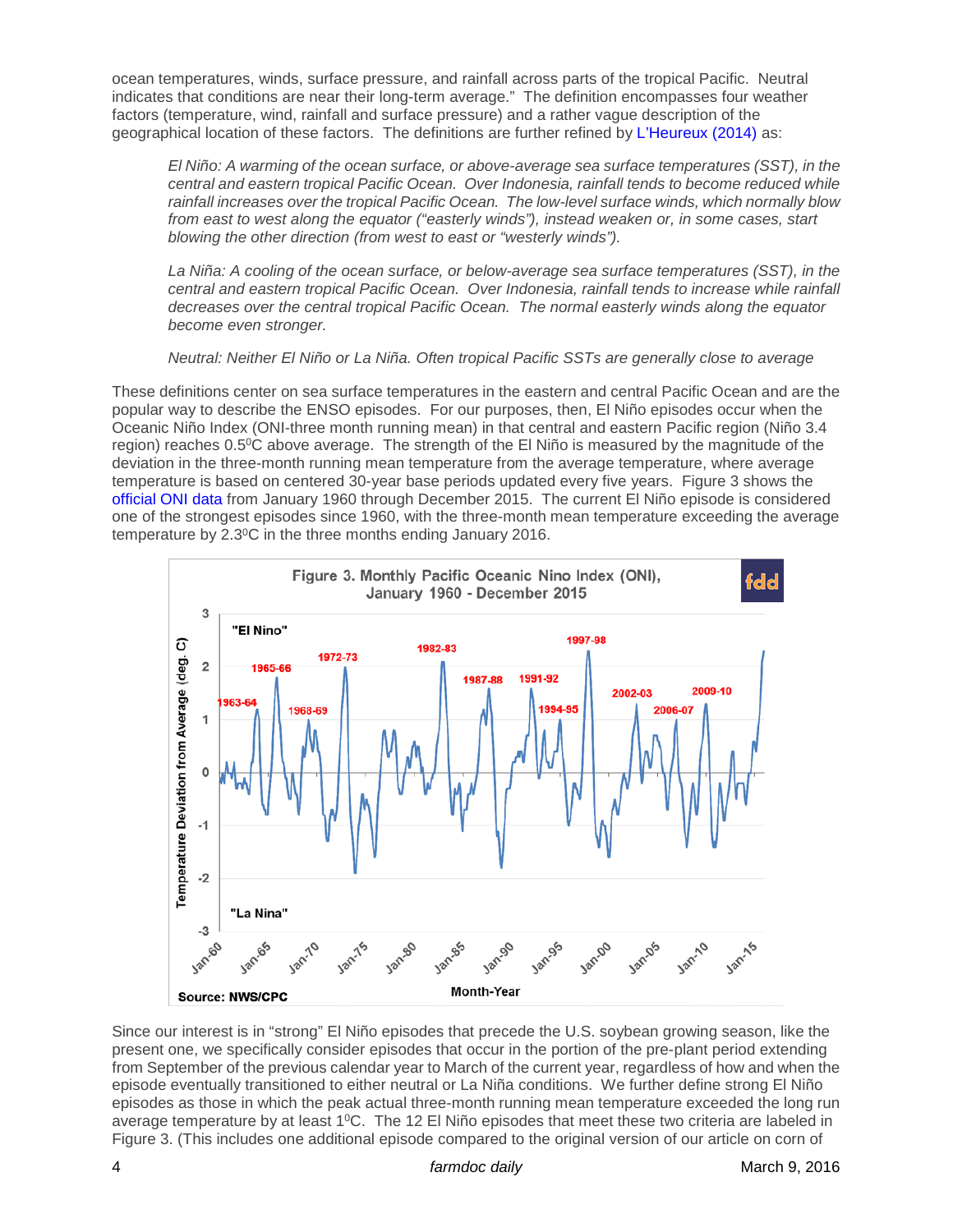[March 2, 2016.](http://farmdocdaily.illinois.edu/2016/03/expectations-for-2016-us-average-corn-yield.html) We mistakenly omitted 1968-69 from the original analysis for corn. A corrected version of the article has been posted.) The three previous episodes that most closely resemble the current episode occurred in 1972-73, 1987-88, and 1997-98. Readers should note that there are other measures of "strong" El Niño episodes that we have not considered, and these other measures may result in a different set of analog years to 2016.

Table 1 presents more detail on the conditions during each of the 12 previous El Niño episodes that meet our definition of strong, and the trend deviation for the average U.S. soybean yield in the second year of each pair. Specifically, for each of those episodes, we show the peak temperature anomaly (ranked from lowest to highest), the month of the peak anomaly, the crop year following the peak anomaly, and the yield deviation from trend in those crop years. We also calculate the average yield deviation from trend for all years with a peak anomaly of at least 1<sup>o</sup>C, at least 1.5<sup>o</sup>C, and at least 2<sup>o</sup>C.

|                             | <b>Peak Temperature</b>  | <b>Month of</b> | Crop | <b>Yield Deviation</b> |
|-----------------------------|--------------------------|-----------------|------|------------------------|
| <b>Episode</b>              | Anomaly (deg. C)         | Peak            | Year | from Trend (bu./ac.)   |
| 1968-69                     | 1.0                      | Feb-69          | 1969 | 1.6                    |
| 1994-95                     | 1.0                      | Dec-94          | 1995 | $-1.1$                 |
| 2006-07                     | 1.0                      | Dec-06          | 2007 | 0.4                    |
| 1963-64                     | 1.2                      | <b>Nov-63</b>   | 1964 | $-0.9$                 |
| 2002-03                     | 1.3                      | Nov-02          | 2003 | $-5.8$                 |
| 2009-10                     | 1.3                      | $Jan-10$        | 2010 | 0.9                    |
| 1987-88                     | 1.6                      | Sep-87          | 1988 | $-6.6$                 |
| 1991-92                     | 1.6                      | Jan-92          | 1992 | 2.4                    |
| 1965-66                     | 1.8                      | <b>Nov-65</b>   | 1966 | 0.8                    |
| 1972-73                     | 2.0                      | <b>Nov-72</b>   | 1973 | 0.4                    |
| 1982-83                     | 2.1                      | Jan-83          | 1983 | $-5.3$                 |
| 1997-98                     | 2.3                      | Dec-97          | 1998 | 1.3                    |
|                             | Average trend deviation: |                 |      |                        |
| Peak temperature $\geq 1.0$ |                          |                 |      | $-1.0$                 |
| Peak temperature $\geq 1.5$ |                          |                 |      | $-1.2$                 |
| Peak temperature $> 2.0$    |                          |                 |      | $-1.2$                 |
| 2015-16                     | 2.3                      | Dec-15          | 2016 | ?                      |

#### **Table 1. Major El Niño Episodes During the Preseason Period (Sep.-Mar.) and U.S. Trend Yield Deviations for Soybeans, 1960-2015**

The pattern of U.S. average soybean yields in years following such strong El Niño episodes paints a mixed picture:

- 1) The average yield in those years was 1.0 bushels below trend, regardless of how the years are grouped by strength of the El Niño.
- 2) The deviation from trend ranged from -6.6 bushels to 2.4 bushels.
- 3) The average yield was below trend 42 percent of the time (five years), compared to the 1960-2015 unconditional average of 39 percent. The yield was more than two bushels below trend 25 percent of the time (three years), compared to the 1960-2015 unconditional average of 18 percent.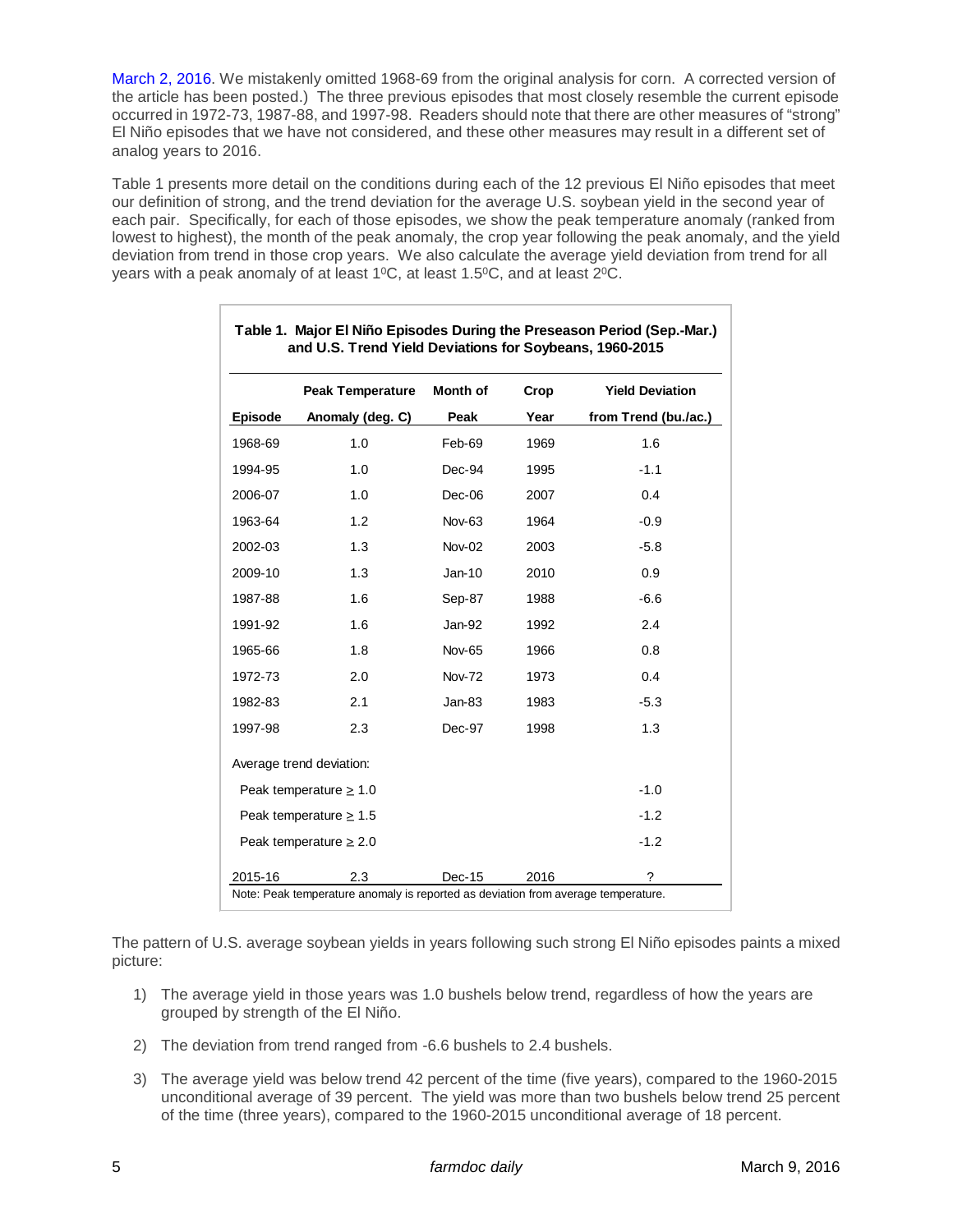- 4) Of the eight years since 1960 that the U.S. average yield was at least three bushels below trend, 3 followed a strong El Niño. Of the four years since 1960 that the U.S. average yield was at least four bushels below trend, 3 followed a strong El Niño.
- 5) The average yield was above trend 58 percent of the time (seven years), compared to the 1960-2015 unconditional average of 61 percent. The yield was more than two bushels above trend 8 percent of the time (one year), compared to the 1960-2015 unconditional average of 16 percent.
- 6) Of the three years since 1960 when the average yield was at least three bushels above trend, none followed a strong El Niño episode.
- 7) In the three years with a peak temperature anomaly of at least  $2^{\circ}$ C, yield exceeded trend in two years by an average of 0.85 bushel, but was below trend by 5.3 bushels in one year. This suggests, in conditional terms, about a two-thirds chance of a normal crop in 2016 and a one-third chance of a very poor crop. Based on the 2016 trend estimate of 45.2 bushels, yield outcomes would range from 39.9 to 46.5 bushels per acre.

Finally, it should be noted that yield performance in 2003 was likely adversely affected by a late season, widespread outbreak of soybean aphids. We have not attempted to isolate the impact of that outbreak from the impact of weather conditions. As a result, the yield impact attributed to El Niño in that year may be overstated.

### **Implications**

With current U.S. and world soybean supplies in surplus, the size of the 2016 U.S crop will be very important in determining the direction of soybean prices over the next year or more. With small changes in soybean acreage anticipated, the U.S. average yield will become the focus of the soybean market as the planting and growing season progresses. With planted acreage of 82.5 million acres, as suggested by USDA analysts, harvested acreage would likely be near 81.6 million acres. An average yield near our calculated trend value of 45.2 bushels per acre would result in a crop near 3.688 billion bushels, 242 million bushels smaller than the 2015 crop, but large enough to keep soybean supplies in surplus for another year due to large old crop stocks and keep prices near or below current levels.

We find that the history of soybean yields conditioned on a strong El Niño episode, such as the one currently underway, does not provide a definitive indication of the direction or magnitude of the trend deviation to expect in 2016. However, that history does point to an "elevated" risk of the average yield being below trend when compared to the unconditional risk of a yield below trend. For example, in the three previous episodes most closely resembling the current episode, yield exceeded trend in two years by an average of 0.85 bushels, but was below trend by 5.3 bushels in one year. Very little yield risk is reflected in the current price structure, and if recent years are a guide, the market will likely continue to take a "wait and see" attitude relative to soybean yield expectations. This attitude is likely reinforced by the size of the current soybean surplus and perhaps by trend yield expectations that may be too high. For example, the recent USDA soybean balance sheet projections for the 2016-17 marketing show year-ending stocks of 440 million bushels. A 2016 soybean yield of 45.5 bushels (1.2 bushels below the USDA projection) would result in a year-ending stocks projection of 342 million bushels. However, a 2016 soybean yield of 44 bushels, 1.2 bushels below our calculated trend, would point to year-ending stocks of only 220 million bushels. Variations in ending stocks value of this magnitude have significant price implications. It seems prudent to give consideration to managing the elevated risk of below-trend soybean yields in 2016, despite the current market structure of prices.

## **References**

Irwin, S., and D. Good. ["Forming Expectations for the 2016 U.S. Average Corn Yield: What About El](http://farmdocdaily.illinois.edu/2016/03/expectations-for-2016-us-average-corn-yield.html)  [Niño?"](http://farmdocdaily.illinois.edu/2016/03/expectations-for-2016-us-average-corn-yield.html) *farmdoc daily* (6):41, Department of Agricultural and Consumer Economics, University of Illinois at Urbana-Champaign, March 2, 2016.

Irwin, S., and D. Good. ["Forming Expectations for the 2015 U.S. Average Soybean Yield: What Does](http://farmdocdaily.illinois.edu/2015/03/expectations-for-2015-us-average-soybean-yield.html)  [History Teach Us?"](http://farmdocdaily.illinois.edu/2015/03/expectations-for-2015-us-average-soybean-yield.html) *farmdoc daily*(5):51, Department of Agricultural and Consumer Economics, University of Illinois at Urbana-Champaign, March 19, 2015.